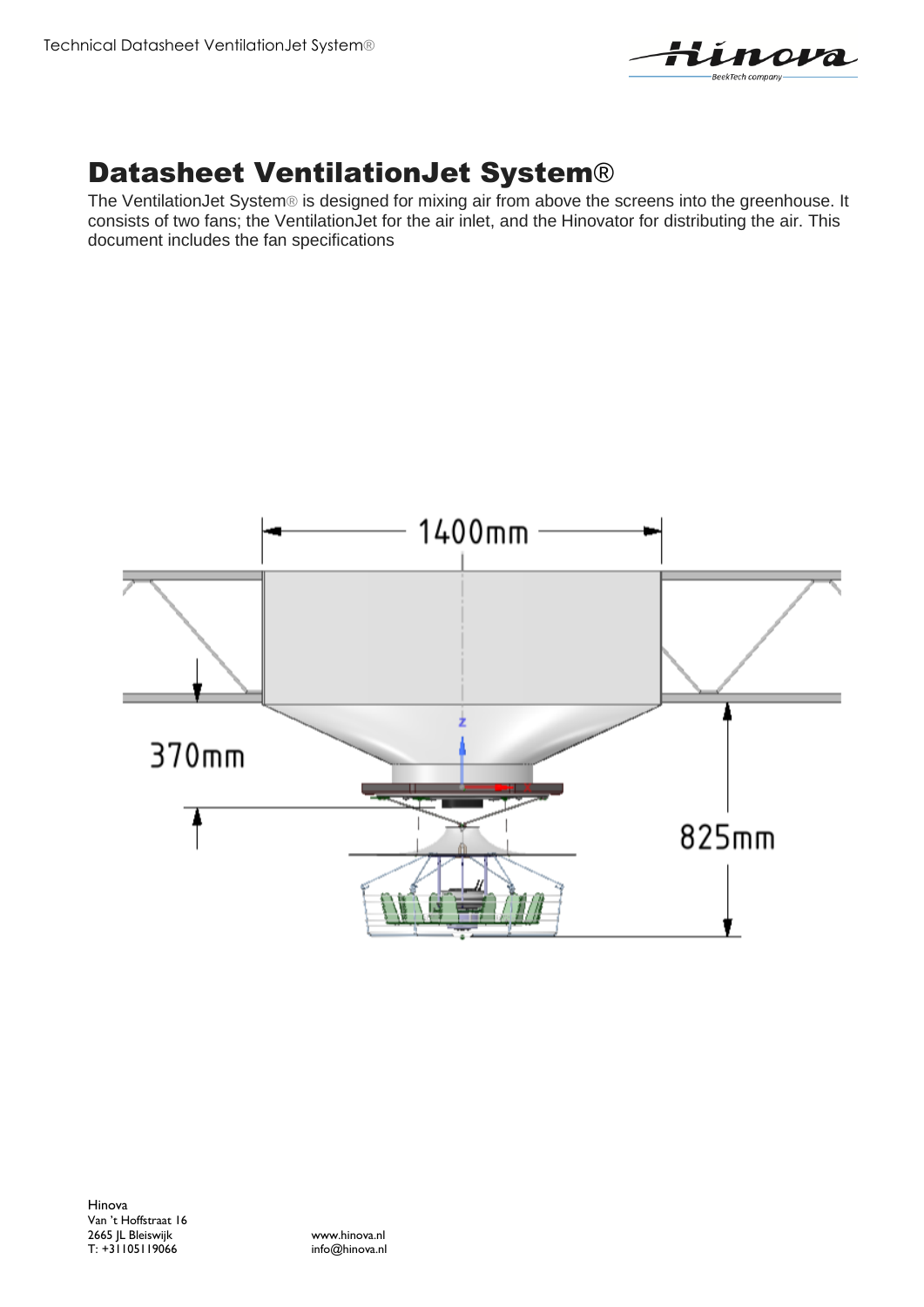Technical Datasheet VentilationJet System®



#### **Specifications**

# **Description VentilationJet**

| Line voltage                  | 1~200-277V 50/60Hz P1 390W 1,95-1,4A                                      |
|-------------------------------|---------------------------------------------------------------------------|
| Rated values                  | EC 1470rpm 60°C IP54, THCL 155                                            |
| Power connection              | Power cable ca. 1m                                                        |
| Electrical connection         | <b>Integrated Controller</b>                                              |
| Adjustable control            | 0-10 volt, LoRa, On/Off                                                   |
| Motor protection              | Integrated active temperature management                                  |
| Min. operating temperature °C | $-35$                                                                     |
| Quality of bearing            | Ball bearing with long-time lubrication                                   |
| Color of rotor                | Marine blue                                                               |
| Material rotor                | <b>Steel</b>                                                              |
| Color of blade                | <b>Black</b>                                                              |
| Material blade                | PA6GF30                                                                   |
| Material of inlet             | ABS/PMMA                                                                  |
| Protection                    | Incl.                                                                     |
| 0-10 Volt output              | Voltage supply for external devices 10 V, Imax 50mA (short circuit proof) |
| Weight                        | 12 KG / 26.4 lb.                                                          |



BeekTech Industries B.V. Van 't Hoffstraat 16 2665 JL Bleiswijk www.hinova.nl T: +31105119066 info@hinova.nl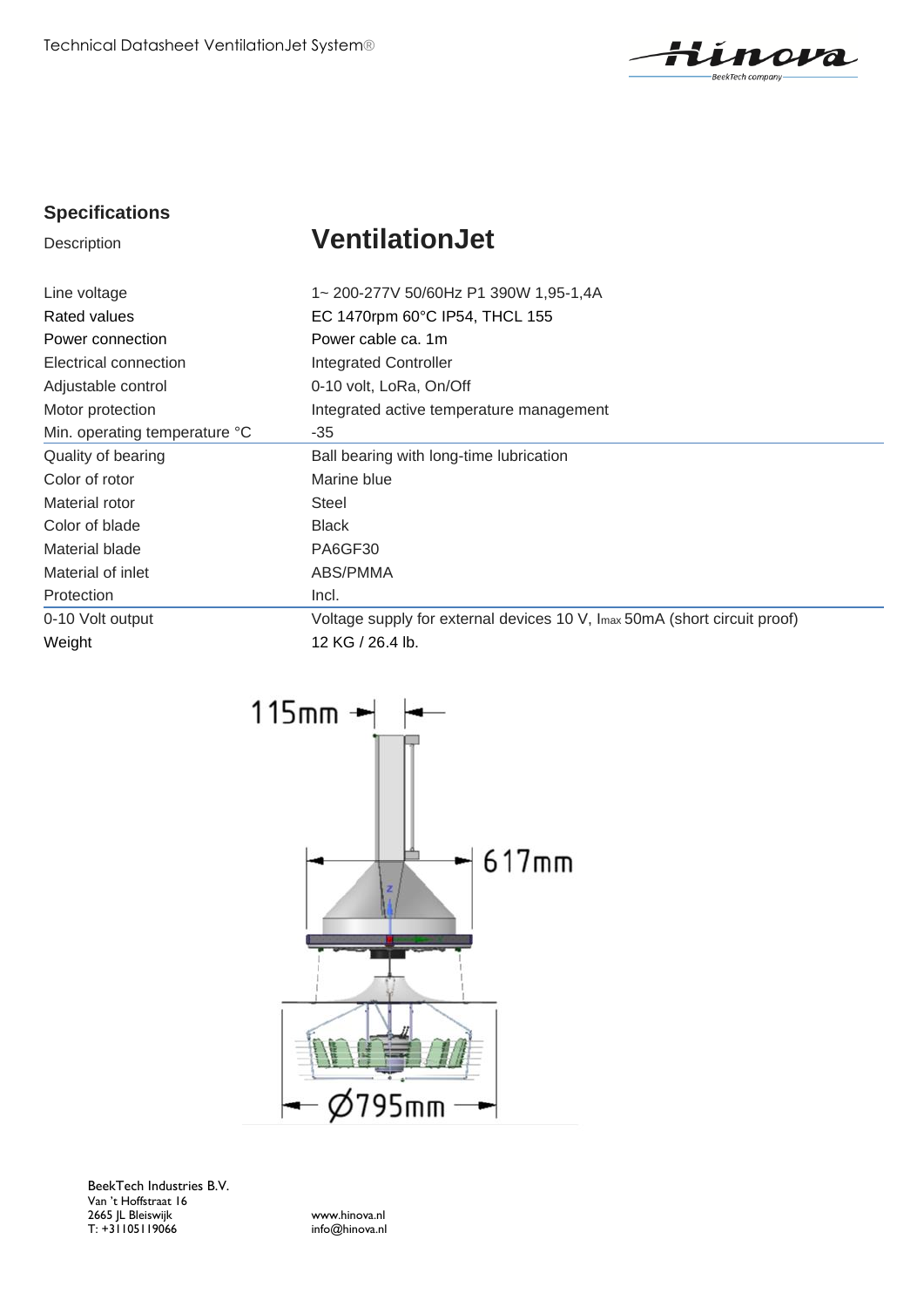

### **Specifications**

## Description **Hinovator**

| Line voltage                  | 1~200277 V, 50/60Hz P1 280W 1,4-1,0A         |  |
|-------------------------------|----------------------------------------------|--|
| Rated values                  | EC 850rpm 40°C IP54 THCL 155                 |  |
| Power connection out          | Incl. power cable 1,5m                       |  |
| Electrical connection         | <b>Integrated Controller</b>                 |  |
| Adjustable control            | 0-10 volt (0-700RPM)                         |  |
| Motor protection              | Integrated active temperature management     |  |
| Min. operating temperature °C | -36                                          |  |
| Quality of bearing            | Ball bearing with long-time lubrication      |  |
| Color of rotor                | <b>Black</b>                                 |  |
| Material rotor                | Steel                                        |  |
| Quality of blade              | Vanes equipped with whisper-quiet technology |  |
| Color of blade                | Green                                        |  |
| Material blade                | Aluminum                                     |  |

Protection **Excl. basket** 

Suspension system Mounting strip and truss bracket Control area Each vertical fan has a control area of approx. 256 m²/2700 ft² Weight 5,9 KG / 13 lb



Material of construction Stainless steel / Aluminum

Material of mounting strip Galvanized steel Material of bracket Galvanized steel